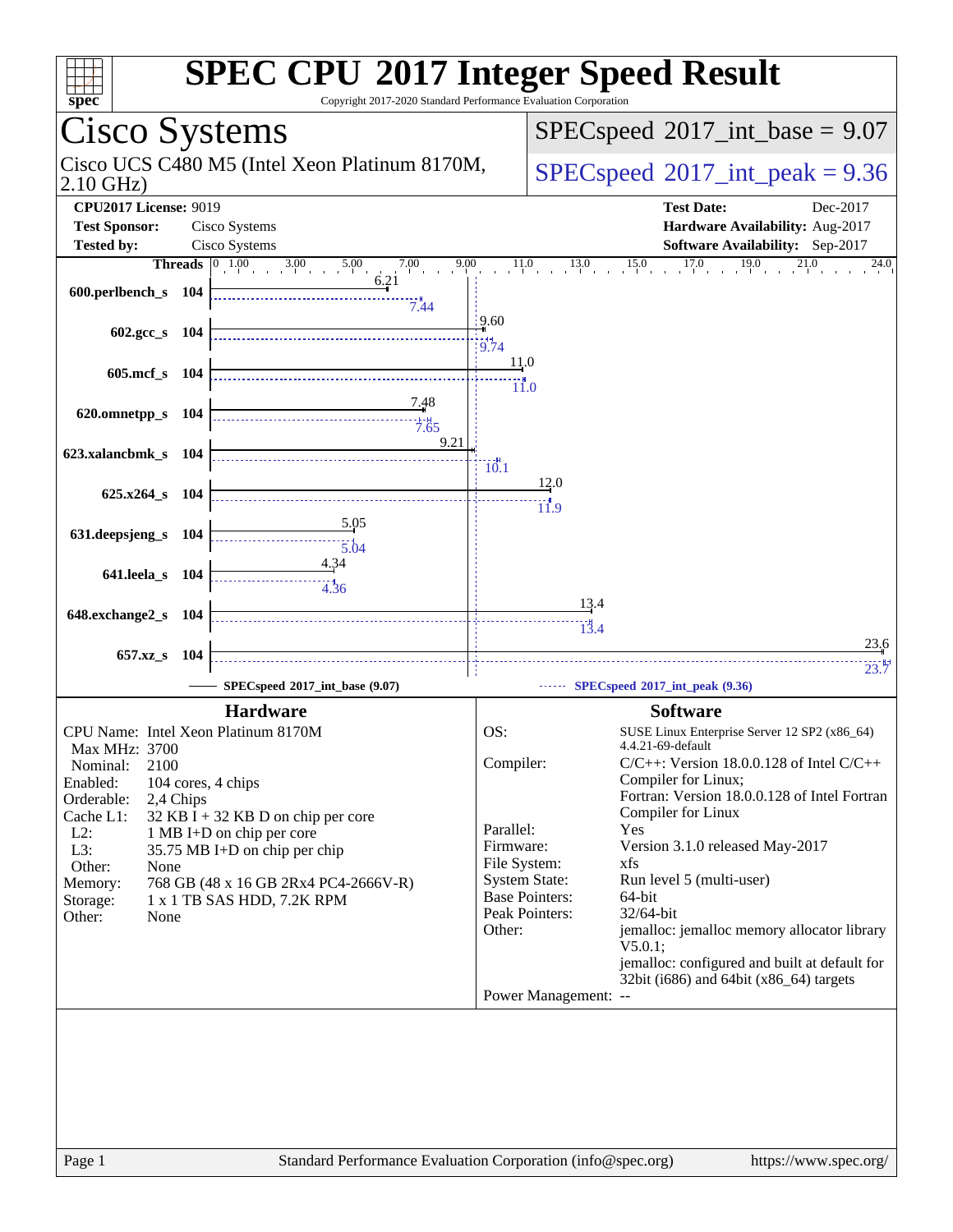

Copyright 2017-2020 Standard Performance Evaluation Corporation

## Cisco Systems

2.10 GHz) Cisco UCS C480 M5 (Intel Xeon Platinum 8170M,  $\vert$  [SPECspeed](http://www.spec.org/auto/cpu2017/Docs/result-fields.html#SPECspeed2017intpeak)®[2017\\_int\\_peak = 9](http://www.spec.org/auto/cpu2017/Docs/result-fields.html#SPECspeed2017intpeak).36

 $SPECspeed^{\circ}2017\_int\_base = 9.07$  $SPECspeed^{\circ}2017\_int\_base = 9.07$ 

**[CPU2017 License:](http://www.spec.org/auto/cpu2017/Docs/result-fields.html#CPU2017License)** 9019 **[Test Date:](http://www.spec.org/auto/cpu2017/Docs/result-fields.html#TestDate)** Dec-2017 **[Test Sponsor:](http://www.spec.org/auto/cpu2017/Docs/result-fields.html#TestSponsor)** Cisco Systems **[Hardware Availability:](http://www.spec.org/auto/cpu2017/Docs/result-fields.html#HardwareAvailability)** Aug-2017 **[Tested by:](http://www.spec.org/auto/cpu2017/Docs/result-fields.html#Testedby)** Cisco Systems **[Software Availability:](http://www.spec.org/auto/cpu2017/Docs/result-fields.html#SoftwareAvailability)** Sep-2017

#### **[Results Table](http://www.spec.org/auto/cpu2017/Docs/result-fields.html#ResultsTable)**

|                                     | <b>Base</b>    |                |       |                |       | <b>Peak</b>    |             |                |                |              |                |              |                |              |
|-------------------------------------|----------------|----------------|-------|----------------|-------|----------------|-------------|----------------|----------------|--------------|----------------|--------------|----------------|--------------|
| <b>Benchmark</b>                    | <b>Threads</b> | <b>Seconds</b> | Ratio | <b>Seconds</b> | Ratio | <b>Seconds</b> | Ratio       | <b>Threads</b> | <b>Seconds</b> | <b>Ratio</b> | <b>Seconds</b> | <b>Ratio</b> | <b>Seconds</b> | <b>Ratio</b> |
| $600.$ perlbench $\mathsf{S}$       | 104            | 287            | 6.18  | 286            | 6.21  | 284            | 6.24        | 104            | 238            | 7.44         | 238            | 7.45         | 241            | 7.37         |
| $602 \text{.} \text{gcc}\text{.}$ s | 104            | 415            | 9.60  | 415            | 9.58  | 413            | 9.65        | 104            | 409            | 9.74         | <u>409</u>     | 9.74         | 402            | 9.91         |
| $605$ .mcf s                        | 104            | 430            | 11.0  | 431            | 10.9  | 431            | <b>11.0</b> | 104            | 430            | 11.0         | 427            | <b>11.0</b>  | 427            | 11.1         |
| 620.omnetpp_s                       | 104            | 218            | 7.48  | 216            | 7.54  | 218            | 7.47        | 104            | 211            | 7.74         | 222            | 7.36         | 213            | 7.65         |
| 623.xalancbmk s                     | 104            | 154            | 9.21  | 154            | 9.20  | 153            | 9.27        | 104            | 140            | <b>10.1</b>  | 139            | 10.2         | 141            | 10.1         |
| 625.x264 s                          | 104            | 148            | 11.9  | 147            | 12.0  | 147            | 12.0        | 104            | 148            | <b>11.9</b>  | 148            | 11.9         | 148            | 12.0         |
| 631.deepsjeng_s                     | 104            | 284            | 5.05  | 283            | 5.06  | 284            | 5.05        | 104            | 284            | 5.04         | 284            | 5.04         | 285            | 5.03         |
| 641.leela s                         | 104            | 393            | 4.34  | 393            | 4.34  | 393            | 4.34        | 104            | 392            | 4.35         | 391            | 4.36         | 391            | 4.36         |
| 648.exchange2 s                     | 104            | 219            | 13.4  | 220            | 13.4  | 219            | 13.4        | 104            | 219            | 13.4         | 220            | 3.3          | 219            | 13.4         |
| $657.xz$ <sub>S</sub>               | 104            | 262            | 23.6  | 261            | 23.7  | 262            | 23.6        | 104            | 261            | 23.7         | 259            | 23.9         | 261            | 23.7         |
| $SPECspeed*2017$ int base =<br>9.07 |                |                |       |                |       |                |             |                |                |              |                |              |                |              |

**[SPECspeed](http://www.spec.org/auto/cpu2017/Docs/result-fields.html#SPECspeed2017intpeak)[2017\\_int\\_peak =](http://www.spec.org/auto/cpu2017/Docs/result-fields.html#SPECspeed2017intpeak) 9.36**

Results appear in the [order in which they were run.](http://www.spec.org/auto/cpu2017/Docs/result-fields.html#RunOrder) Bold underlined text [indicates a median measurement](http://www.spec.org/auto/cpu2017/Docs/result-fields.html#Median).

#### **[Operating System Notes](http://www.spec.org/auto/cpu2017/Docs/result-fields.html#OperatingSystemNotes)**

Stack size set to unlimited using "ulimit -s unlimited"

#### **[General Notes](http://www.spec.org/auto/cpu2017/Docs/result-fields.html#GeneralNotes)**

Environment variables set by runcpu before the start of the run: KMP\_AFFINITY = "granularity=fine,compact" LD\_LIBRARY\_PATH = "/home/cpu2017/lib/ia32:/home/cpu2017/lib/intel64:/home/cpu2017/je5.0.1-32:/home/cpu2017/je5.0.1-64" OMP\_STACKSIZE = "192M"

 Binaries compiled on a system with 1x Intel Core i7-4790 CPU + 32GB RAM memory using Redhat Enterprise Linux 7.4 Transparent Huge Pages enabled by default Prior to runcpu invocation Filesystem page cache synced and cleared with: sync; echo 3> /proc/sys/vm/drop\_caches jemalloc, a general purpose malloc implementation built with the RedHat Enterprise 7.4, and the system compiler gcc 4.8.5 sources available from jemalloc.net or <https://github.com/jemalloc/jemalloc/releases>

#### **[Platform Notes](http://www.spec.org/auto/cpu2017/Docs/result-fields.html#PlatformNotes)**

BIOS Settings: Intel HyperThreading Technology set to Disabled CPU performance set to Enterprise Power Performance Tuning set to OS SNC set to Disabled IMC Interleaving set to Auto

**(Continued on next page)**

Page 2 Standard Performance Evaluation Corporation [\(info@spec.org\)](mailto:info@spec.org) <https://www.spec.org/>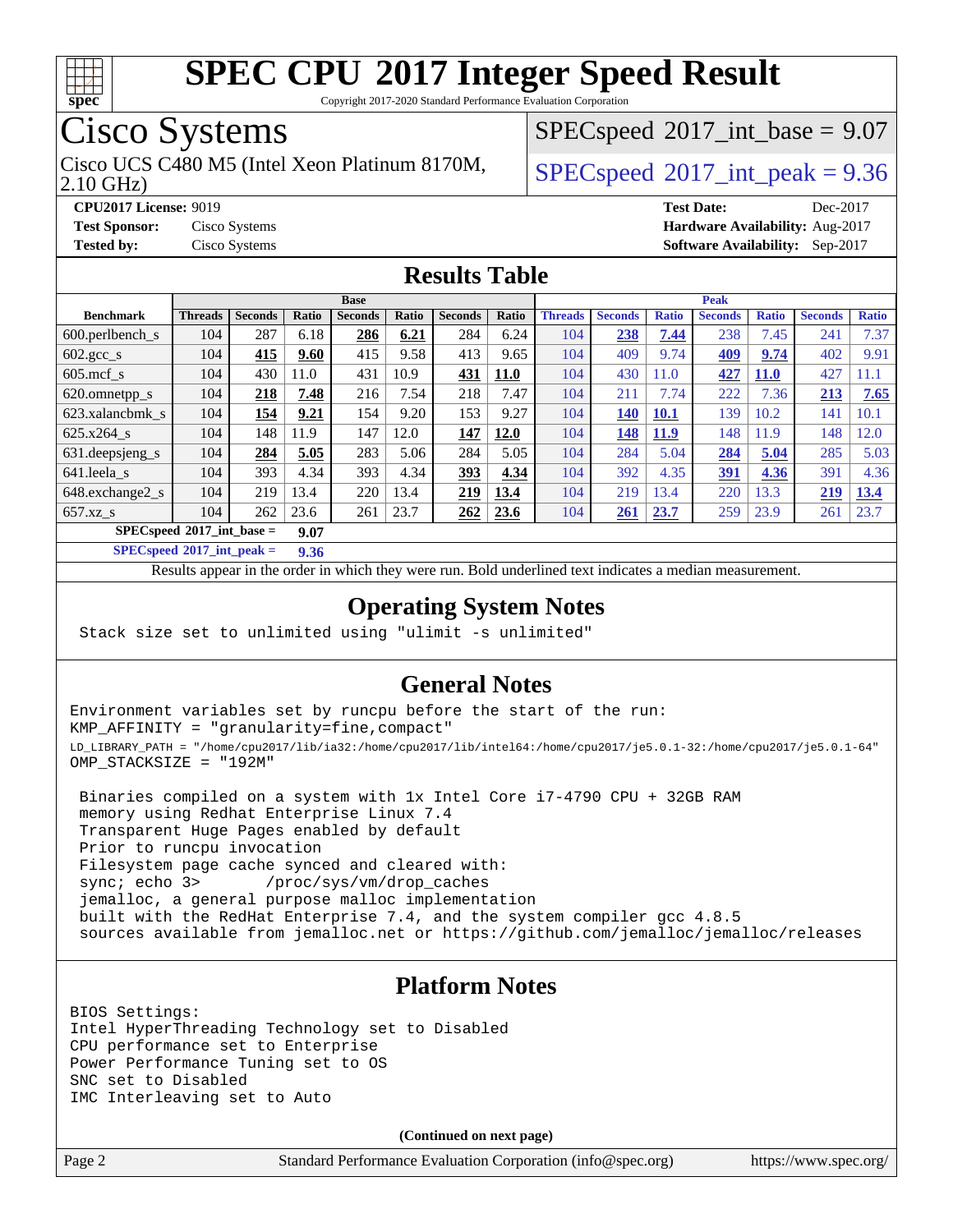

Copyright 2017-2020 Standard Performance Evaluation Corporation

Page 3 Standard Performance Evaluation Corporation [\(info@spec.org\)](mailto:info@spec.org) <https://www.spec.org/> Cisco Systems 2.10 GHz) Cisco UCS C480 M5 (Intel Xeon Platinum 8170M,  $\vert$  [SPECspeed](http://www.spec.org/auto/cpu2017/Docs/result-fields.html#SPECspeed2017intpeak)®[2017\\_int\\_peak = 9](http://www.spec.org/auto/cpu2017/Docs/result-fields.html#SPECspeed2017intpeak).36  $SPECspeed^{\circ}2017\_int\_base = 9.07$  $SPECspeed^{\circ}2017\_int\_base = 9.07$ **[CPU2017 License:](http://www.spec.org/auto/cpu2017/Docs/result-fields.html#CPU2017License)** 9019 **[Test Date:](http://www.spec.org/auto/cpu2017/Docs/result-fields.html#TestDate)** Dec-2017 **[Test Sponsor:](http://www.spec.org/auto/cpu2017/Docs/result-fields.html#TestSponsor)** Cisco Systems **[Hardware Availability:](http://www.spec.org/auto/cpu2017/Docs/result-fields.html#HardwareAvailability)** Aug-2017 **[Tested by:](http://www.spec.org/auto/cpu2017/Docs/result-fields.html#Testedby)** Cisco Systems **[Software Availability:](http://www.spec.org/auto/cpu2017/Docs/result-fields.html#SoftwareAvailability)** Sep-2017 **[Platform Notes \(Continued\)](http://www.spec.org/auto/cpu2017/Docs/result-fields.html#PlatformNotes)** Patrol Scrub set to Disabled Sysinfo program /home/cpu2017/bin/sysinfo Rev: r5797 of 2017-06-14 96c45e4568ad54c135fd618bcc091c0f running on linux-g4f1 Sat Dec 23 21:11:44 2017 SUT (System Under Test) info as seen by some common utilities. For more information on this section, see <https://www.spec.org/cpu2017/Docs/config.html#sysinfo> From /proc/cpuinfo model name : Intel(R) Xeon(R) Platinum 8170M CPU @ 2.10GHz 4 "physical id"s (chips) 104 "processors" cores, siblings (Caution: counting these is hw and system dependent. The following excerpts from /proc/cpuinfo might not be reliable. Use with caution.) cpu cores : 26 siblings : 26 physical 0: cores 0 1 2 3 4 5 6 8 9 10 11 12 13 16 17 18 19 20 21 22 24 25 26 27 28 29 physical 1: cores 0 1 2 3 4 5 6 8 9 10 11 12 13 16 17 18 19 20 21 22 24 25 26 27 28 29 physical 2: cores 0 1 2 3 4 5 6 8 9 10 11 12 13 16 17 18 19 20 21 22 24 25 26 27 28 29 physical 3: cores 0 1 2 3 4 5 6 8 9 10 11 12 13 16 17 18 19 20 21 22 24 25 26 27 28 29 From lscpu: Architecture: x86\_64 CPU op-mode(s): 32-bit, 64-bit Byte Order: Little Endian CPU(s): 104 On-line CPU(s) list: 0-103 Thread(s) per core: 1 Core(s) per socket: 26 Socket(s): 4 NUMA node(s): 4 Vendor ID: GenuineIntel CPU family: 6 Model: 85 Model name: Intel(R) Xeon(R) Platinum 8170M CPU @ 2.10GHz Stepping: 4 CPU MHz: 2302.259 CPU max MHz: 3700.0000 CPU min MHz: 1000.0000 BogoMIPS: 4200.17 Virtualization: VT-x L1d cache: 32K **(Continued on next page)**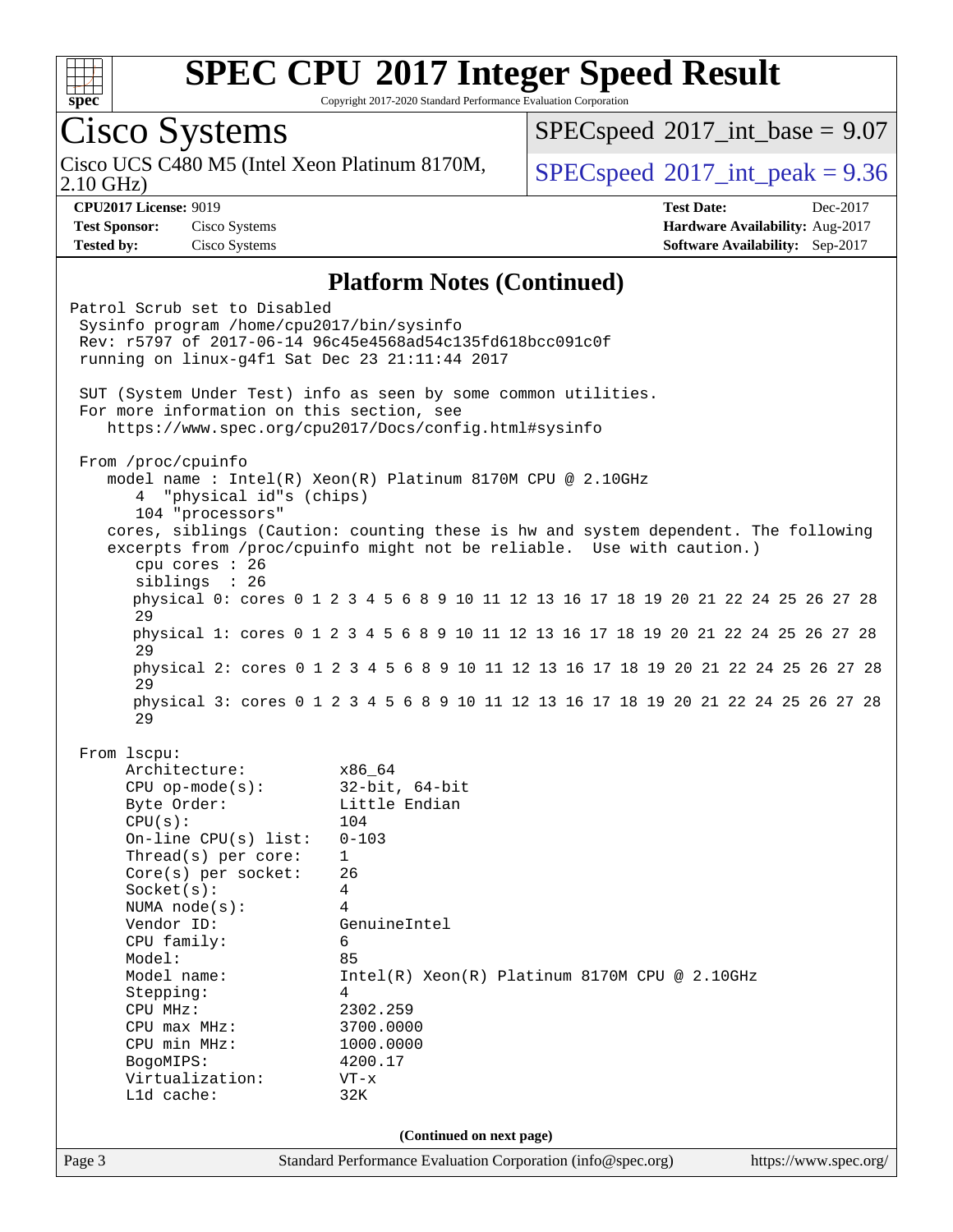

Copyright 2017-2020 Standard Performance Evaluation Corporation

Cisco Systems 2.10 GHz) Cisco UCS C480 M5 (Intel Xeon Platinum 8170M,  $\vert$  [SPECspeed](http://www.spec.org/auto/cpu2017/Docs/result-fields.html#SPECspeed2017intpeak)®[2017\\_int\\_peak = 9](http://www.spec.org/auto/cpu2017/Docs/result-fields.html#SPECspeed2017intpeak).36  $SPECspeed^{\circ}2017\_int\_base = 9.07$  $SPECspeed^{\circ}2017\_int\_base = 9.07$ **[CPU2017 License:](http://www.spec.org/auto/cpu2017/Docs/result-fields.html#CPU2017License)** 9019 **[Test Date:](http://www.spec.org/auto/cpu2017/Docs/result-fields.html#TestDate)** Dec-2017 **[Test Sponsor:](http://www.spec.org/auto/cpu2017/Docs/result-fields.html#TestSponsor)** Cisco Systems **[Hardware Availability:](http://www.spec.org/auto/cpu2017/Docs/result-fields.html#HardwareAvailability)** Aug-2017 **[Tested by:](http://www.spec.org/auto/cpu2017/Docs/result-fields.html#Testedby)** Cisco Systems **[Software Availability:](http://www.spec.org/auto/cpu2017/Docs/result-fields.html#SoftwareAvailability)** Sep-2017 **[Platform Notes \(Continued\)](http://www.spec.org/auto/cpu2017/Docs/result-fields.html#PlatformNotes)** L1i cache: 32K L2 cache: 1024K L3 cache: 36608K NUMA node0 CPU(s): 0-25 NUMA node1 CPU(s): 26-51 NUMA node2 CPU(s): 52-77 NUMA node3 CPU(s): 78-103 Flags: fpu vme de pse tsc msr pae mce cx8 apic sep mtrr pge mca cmov pat pse36 clflush dts acpi mmx fxsr sse sse2 ss ht tm pbe syscall nx pdpe1gb rdtscp lm constant\_tsc art arch\_perfmon pebs bts rep\_good nopl xtopology nonstop\_tsc aperfmperf eagerfpu pni pclmulqdq dtes64 monitor ds\_cpl vmx smx est tm2 ssse3 sdbg fma cx16 xtpr pdcm pcid dca sse4\_1 sse4\_2 x2apic movbe popcnt tsc\_deadline\_timer aes xsave avx f16c rdrand lahf\_lm abm 3dnowprefetch ida arat epb pln pts dtherm hwp hwp\_act\_window hwp\_epp hwp\_pkg\_req intel\_pt tpr\_shadow vnmi flexpriority ept vpid fsgsbase tsc\_adjust bmi1 hle avx2 smep bmi2 erms invpcid rtm cqm mpx avx512f avx512dq rdseed adx smap clflushopt clwb avx512cd avx512bw avx512vl xsaveopt xsavec xgetbv1 cqm\_llc cqm\_occup\_llc /proc/cpuinfo cache data cache size : 36608 KB From numactl --hardware WARNING: a numactl 'node' might or might not correspond to a physical chip. available: 4 nodes (0-3) node 0 cpus: 0 1 2 3 4 5 6 7 8 9 10 11 12 13 14 15 16 17 18 19 20 21 22 23 24 25 node 0 size: 192014 MB node 0 free: 191231 MB node 1 cpus: 26 27 28 29 30 31 32 33 34 35 36 37 38 39 40 41 42 43 44 45 46 47 48 49 50 51 node 1 size: 193521 MB node 1 free: 192864 MB node 2 cpus: 52 53 54 55 56 57 58 59 60 61 62 63 64 65 66 67 68 69 70 71 72 73 74 75 76 77 node 2 size: 193521 MB node 2 free: 192857 MB node 3 cpus: 78 79 80 81 82 83 84 85 86 87 88 89 90 91 92 93 94 95 96 97 98 99 100 101 102 103 node 3 size: 193372 MB node 3 free: 192828 MB node distances: node 0 1 2 3 0: 10 21 21 21 1: 21 10 21 21 2: 21 21 10 21 3: 21 21 21 10 From /proc/meminfo **(Continued on next page)**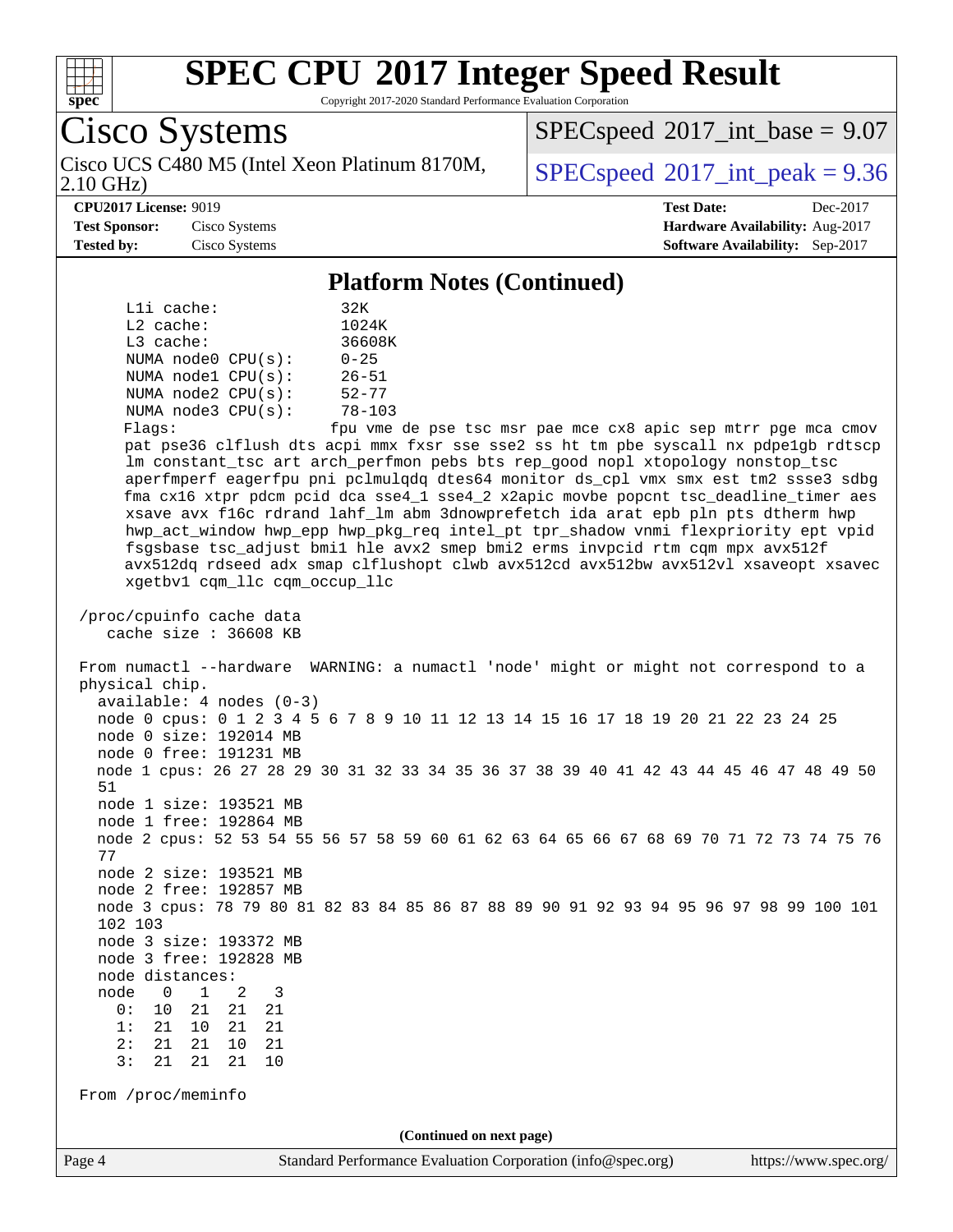

Copyright 2017-2020 Standard Performance Evaluation Corporation

## Cisco Systems

2.10 GHz) Cisco UCS C480 M5 (Intel Xeon Platinum 8170M,  $\vert$  [SPECspeed](http://www.spec.org/auto/cpu2017/Docs/result-fields.html#SPECspeed2017intpeak)®[2017\\_int\\_peak = 9](http://www.spec.org/auto/cpu2017/Docs/result-fields.html#SPECspeed2017intpeak).36

 $SPECspeed^{\circ}2017\_int\_base = 9.07$  $SPECspeed^{\circ}2017\_int\_base = 9.07$ 

**[Test Sponsor:](http://www.spec.org/auto/cpu2017/Docs/result-fields.html#TestSponsor)** Cisco Systems **[Hardware Availability:](http://www.spec.org/auto/cpu2017/Docs/result-fields.html#HardwareAvailability)** Aug-2017 **[Tested by:](http://www.spec.org/auto/cpu2017/Docs/result-fields.html#Testedby)** Cisco Systems **[Software Availability:](http://www.spec.org/auto/cpu2017/Docs/result-fields.html#SoftwareAvailability)** Sep-2017

**[CPU2017 License:](http://www.spec.org/auto/cpu2017/Docs/result-fields.html#CPU2017License)** 9019 **[Test Date:](http://www.spec.org/auto/cpu2017/Docs/result-fields.html#TestDate)** Dec-2017

#### **[Platform Notes \(Continued\)](http://www.spec.org/auto/cpu2017/Docs/result-fields.html#PlatformNotes)**

 MemTotal: 790968372 kB HugePages\_Total: 0 Hugepagesize: 2048 kB /usr/bin/lsb\_release -d SUSE Linux Enterprise Server 12 SP2 From /etc/\*release\* /etc/\*version\* SuSE-release: SUSE Linux Enterprise Server 12 (x86\_64) VERSION = 12 PATCHLEVEL = 2 # This file is deprecated and will be removed in a future service pack or release. # Please check /etc/os-release for details about this release. os-release: NAME="SLES" VERSION="12-SP2" VERSION\_ID="12.2" PRETTY\_NAME="SUSE Linux Enterprise Server 12 SP2" ID="sles" ANSI\_COLOR="0;32" CPE\_NAME="cpe:/o:suse:sles:12:sp2" uname -a: Linux linux-g4f1 4.4.21-69-default #1 SMP Tue Oct 25 10:58:20 UTC 2016 (9464f67) x86\_64 x86\_64 x86\_64 GNU/Linux run-level 5 Dec 23 21:06 SPEC is set to: /home/cpu2017 Filesystem Type Size Used Avail Use% Mounted on /dev/sda6 xfs 871G 253G 618G 30% /home Additional information from dmidecode follows. WARNING: Use caution when you interpret this section. The 'dmidecode' program reads system data which is "intended to allow hardware to be accurately determined", but the intent may not be met, as there are frequent changes to hardware, firmware, and the "DMTF SMBIOS" standard. BIOS Cisco Systems, Inc. C480M5.3.1.0.248.0518171057 05/18/2017 Memory: 48x 0xCE00 M393A2G40EB2-CTD 16 GB 2 rank 2666 (End of data from sysinfo program)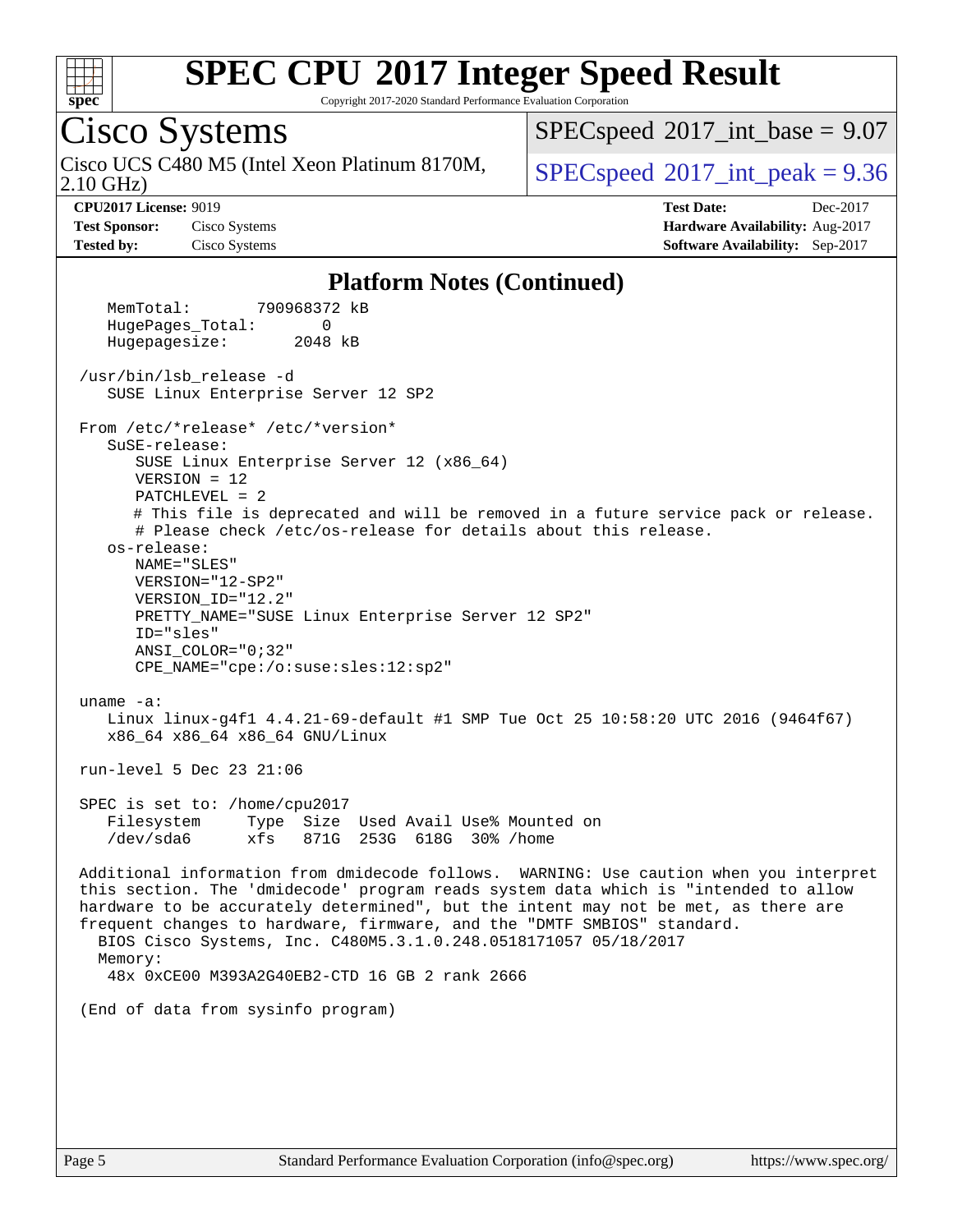

Copyright 2017-2020 Standard Performance Evaluation Corporation

## Cisco Systems

2.10 GHz) Cisco UCS C480 M5 (Intel Xeon Platinum 8170M,  $SPECspeed@2017\_int\_peak = 9.36$  $SPECspeed@2017\_int\_peak = 9.36$ 

 $SPECspeed*2017\_int\_base = 9.07$  $SPECspeed*2017\_int\_base = 9.07$ 

**[Test Sponsor:](http://www.spec.org/auto/cpu2017/Docs/result-fields.html#TestSponsor)** Cisco Systems **[Hardware Availability:](http://www.spec.org/auto/cpu2017/Docs/result-fields.html#HardwareAvailability)** Aug-2017

**[CPU2017 License:](http://www.spec.org/auto/cpu2017/Docs/result-fields.html#CPU2017License)** 9019 **[Test Date:](http://www.spec.org/auto/cpu2017/Docs/result-fields.html#TestDate)** Dec-2017 **[Tested by:](http://www.spec.org/auto/cpu2017/Docs/result-fields.html#Testedby)** Cisco Systems **[Software Availability:](http://www.spec.org/auto/cpu2017/Docs/result-fields.html#SoftwareAvailability)** Sep-2017

#### **[Compiler Version Notes](http://www.spec.org/auto/cpu2017/Docs/result-fields.html#CompilerVersionNotes)**

| $600.$ perlbench s(base, peak) $602.$ gcc s(base, peak) $605.$ mcf s(base,<br>$\mathcal{C}$<br>peak) $625.x264 s(base, peak) 657.xz s(base, peak)$ |
|----------------------------------------------------------------------------------------------------------------------------------------------------|
| icc (ICC) 18.0.0 20170811<br>Copyright (C) 1985-2017 Intel Corporation. All rights reserved.                                                       |
|                                                                                                                                                    |
| $620$ .omnetpp $s(base, peak)$ $623$ .xalancbmk $s(base, peak)$<br>$C++$<br>631.deepsjeng_s(base, peak) 641.leela_s(base, peak)                    |
| icpc (ICC) 18.0.0 20170811<br>Copyright (C) 1985-2017 Intel Corporation. All rights reserved.                                                      |
|                                                                                                                                                    |
| Fortran   $648$ . exchange2 $s$ (base, peak)                                                                                                       |
| ifort (IFORT) 18.0.0 20170811<br>Copyright (C) 1985-2017 Intel Corporation. All rights reserved.                                                   |
|                                                                                                                                                    |

#### **[Base Compiler Invocation](http://www.spec.org/auto/cpu2017/Docs/result-fields.html#BaseCompilerInvocation)**

[C benchmarks](http://www.spec.org/auto/cpu2017/Docs/result-fields.html#Cbenchmarks):

[icc](http://www.spec.org/cpu2017/results/res2017q4/cpu2017-20171128-01154.flags.html#user_CCbase_intel_icc_18.0_66fc1ee009f7361af1fbd72ca7dcefbb700085f36577c54f309893dd4ec40d12360134090235512931783d35fd58c0460139e722d5067c5574d8eaf2b3e37e92)

[C++ benchmarks:](http://www.spec.org/auto/cpu2017/Docs/result-fields.html#CXXbenchmarks) [icpc](http://www.spec.org/cpu2017/results/res2017q4/cpu2017-20171128-01154.flags.html#user_CXXbase_intel_icpc_18.0_c510b6838c7f56d33e37e94d029a35b4a7bccf4766a728ee175e80a419847e808290a9b78be685c44ab727ea267ec2f070ec5dc83b407c0218cded6866a35d07)

[Fortran benchmarks](http://www.spec.org/auto/cpu2017/Docs/result-fields.html#Fortranbenchmarks): [ifort](http://www.spec.org/cpu2017/results/res2017q4/cpu2017-20171128-01154.flags.html#user_FCbase_intel_ifort_18.0_8111460550e3ca792625aed983ce982f94888b8b503583aa7ba2b8303487b4d8a21a13e7191a45c5fd58ff318f48f9492884d4413fa793fd88dd292cad7027ca)

## **[Base Portability Flags](http://www.spec.org/auto/cpu2017/Docs/result-fields.html#BasePortabilityFlags)**

 600.perlbench\_s: [-DSPEC\\_LP64](http://www.spec.org/cpu2017/results/res2017q4/cpu2017-20171128-01154.flags.html#b600.perlbench_s_basePORTABILITY_DSPEC_LP64) [-DSPEC\\_LINUX\\_X64](http://www.spec.org/cpu2017/results/res2017q4/cpu2017-20171128-01154.flags.html#b600.perlbench_s_baseCPORTABILITY_DSPEC_LINUX_X64) 602.gcc\_s: [-DSPEC\\_LP64](http://www.spec.org/cpu2017/results/res2017q4/cpu2017-20171128-01154.flags.html#suite_basePORTABILITY602_gcc_s_DSPEC_LP64) 605.mcf\_s: [-DSPEC\\_LP64](http://www.spec.org/cpu2017/results/res2017q4/cpu2017-20171128-01154.flags.html#suite_basePORTABILITY605_mcf_s_DSPEC_LP64) 620.omnetpp\_s: [-DSPEC\\_LP64](http://www.spec.org/cpu2017/results/res2017q4/cpu2017-20171128-01154.flags.html#suite_basePORTABILITY620_omnetpp_s_DSPEC_LP64) 623.xalancbmk\_s: [-DSPEC\\_LP64](http://www.spec.org/cpu2017/results/res2017q4/cpu2017-20171128-01154.flags.html#suite_basePORTABILITY623_xalancbmk_s_DSPEC_LP64) [-DSPEC\\_LINUX](http://www.spec.org/cpu2017/results/res2017q4/cpu2017-20171128-01154.flags.html#b623.xalancbmk_s_baseCXXPORTABILITY_DSPEC_LINUX) 625.x264\_s: [-DSPEC\\_LP64](http://www.spec.org/cpu2017/results/res2017q4/cpu2017-20171128-01154.flags.html#suite_basePORTABILITY625_x264_s_DSPEC_LP64) 631.deepsjeng\_s: [-DSPEC\\_LP64](http://www.spec.org/cpu2017/results/res2017q4/cpu2017-20171128-01154.flags.html#suite_basePORTABILITY631_deepsjeng_s_DSPEC_LP64)

**(Continued on next page)**

Page 6 Standard Performance Evaluation Corporation [\(info@spec.org\)](mailto:info@spec.org) <https://www.spec.org/>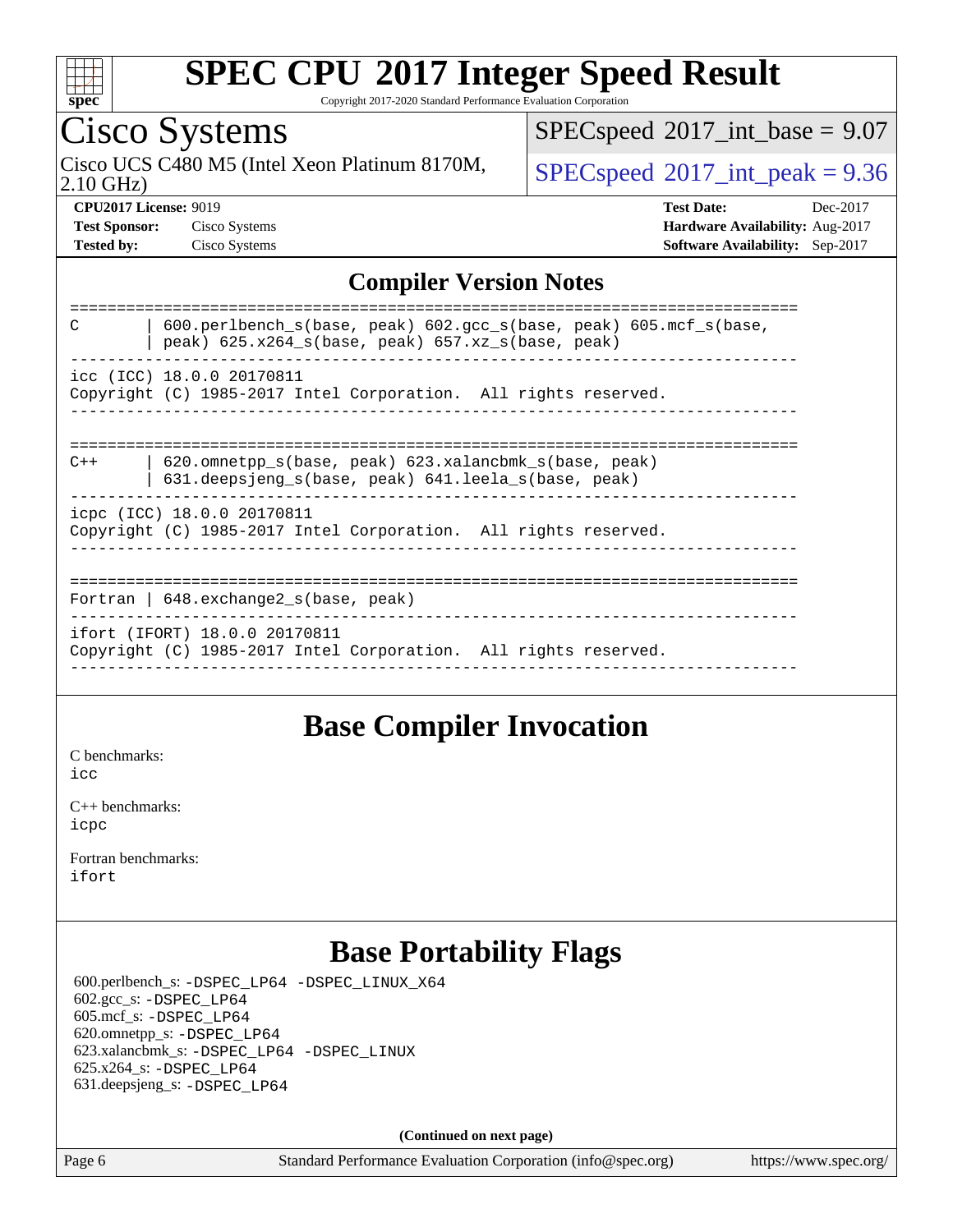

Copyright 2017-2020 Standard Performance Evaluation Corporation

## Cisco Systems

2.10 GHz) Cisco UCS C480 M5 (Intel Xeon Platinum 8170M,  $\vert$  [SPECspeed](http://www.spec.org/auto/cpu2017/Docs/result-fields.html#SPECspeed2017intpeak)®[2017\\_int\\_peak = 9](http://www.spec.org/auto/cpu2017/Docs/result-fields.html#SPECspeed2017intpeak).36

 $SPECspeed^{\circ}2017\_int\_base = 9.07$  $SPECspeed^{\circ}2017\_int\_base = 9.07$ 

**[CPU2017 License:](http://www.spec.org/auto/cpu2017/Docs/result-fields.html#CPU2017License)** 9019 **[Test Date:](http://www.spec.org/auto/cpu2017/Docs/result-fields.html#TestDate)** Dec-2017 **[Test Sponsor:](http://www.spec.org/auto/cpu2017/Docs/result-fields.html#TestSponsor)** Cisco Systems **[Hardware Availability:](http://www.spec.org/auto/cpu2017/Docs/result-fields.html#HardwareAvailability)** Aug-2017 **[Tested by:](http://www.spec.org/auto/cpu2017/Docs/result-fields.html#Testedby)** Cisco Systems **[Software Availability:](http://www.spec.org/auto/cpu2017/Docs/result-fields.html#SoftwareAvailability)** Sep-2017

## **[Base Portability Flags \(Continued\)](http://www.spec.org/auto/cpu2017/Docs/result-fields.html#BasePortabilityFlags)**

 641.leela\_s: [-DSPEC\\_LP64](http://www.spec.org/cpu2017/results/res2017q4/cpu2017-20171128-01154.flags.html#suite_basePORTABILITY641_leela_s_DSPEC_LP64) 648.exchange2\_s: [-DSPEC\\_LP64](http://www.spec.org/cpu2017/results/res2017q4/cpu2017-20171128-01154.flags.html#suite_basePORTABILITY648_exchange2_s_DSPEC_LP64) 657.xz\_s: [-DSPEC\\_LP64](http://www.spec.org/cpu2017/results/res2017q4/cpu2017-20171128-01154.flags.html#suite_basePORTABILITY657_xz_s_DSPEC_LP64)

**[Base Optimization Flags](http://www.spec.org/auto/cpu2017/Docs/result-fields.html#BaseOptimizationFlags)**

[C benchmarks](http://www.spec.org/auto/cpu2017/Docs/result-fields.html#Cbenchmarks):

[-Wl,-z,muldefs](http://www.spec.org/cpu2017/results/res2017q4/cpu2017-20171128-01154.flags.html#user_CCbase_link_force_multiple1_b4cbdb97b34bdee9ceefcfe54f4c8ea74255f0b02a4b23e853cdb0e18eb4525ac79b5a88067c842dd0ee6996c24547a27a4b99331201badda8798ef8a743f577) [-xCORE-AVX512](http://www.spec.org/cpu2017/results/res2017q4/cpu2017-20171128-01154.flags.html#user_CCbase_f-xCORE-AVX512) [-ipo](http://www.spec.org/cpu2017/results/res2017q4/cpu2017-20171128-01154.flags.html#user_CCbase_f-ipo) [-O3](http://www.spec.org/cpu2017/results/res2017q4/cpu2017-20171128-01154.flags.html#user_CCbase_f-O3) [-no-prec-div](http://www.spec.org/cpu2017/results/res2017q4/cpu2017-20171128-01154.flags.html#user_CCbase_f-no-prec-div) [-qopt-mem-layout-trans=3](http://www.spec.org/cpu2017/results/res2017q4/cpu2017-20171128-01154.flags.html#user_CCbase_f-qopt-mem-layout-trans_de80db37974c74b1f0e20d883f0b675c88c3b01e9d123adea9b28688d64333345fb62bc4a798493513fdb68f60282f9a726aa07f478b2f7113531aecce732043) [-qopenmp](http://www.spec.org/cpu2017/results/res2017q4/cpu2017-20171128-01154.flags.html#user_CCbase_qopenmp_16be0c44f24f464004c6784a7acb94aca937f053568ce72f94b139a11c7c168634a55f6653758ddd83bcf7b8463e8028bb0b48b77bcddc6b78d5d95bb1df2967) [-DSPEC\\_OPENMP](http://www.spec.org/cpu2017/results/res2017q4/cpu2017-20171128-01154.flags.html#suite_CCbase_DSPEC_OPENMP) [-L/usr/local/je5.0.1-64/lib](http://www.spec.org/cpu2017/results/res2017q4/cpu2017-20171128-01154.flags.html#user_CCbase_jemalloc_link_path64_4b10a636b7bce113509b17f3bd0d6226c5fb2346b9178c2d0232c14f04ab830f976640479e5c33dc2bcbbdad86ecfb6634cbbd4418746f06f368b512fced5394) [-ljemalloc](http://www.spec.org/cpu2017/results/res2017q4/cpu2017-20171128-01154.flags.html#user_CCbase_jemalloc_link_lib_d1249b907c500fa1c0672f44f562e3d0f79738ae9e3c4a9c376d49f265a04b9c99b167ecedbf6711b3085be911c67ff61f150a17b3472be731631ba4d0471706)

[C++ benchmarks:](http://www.spec.org/auto/cpu2017/Docs/result-fields.html#CXXbenchmarks)

```
-Wl,-z,muldefs -xCORE-AVX512 -ipo -O3 -no-prec-div
-qopt-mem-layout-trans=3 -L/usr/local/je5.0.1-64/lib -ljemalloc
```
[Fortran benchmarks](http://www.spec.org/auto/cpu2017/Docs/result-fields.html#Fortranbenchmarks):

```
-Wl,-z,muldefs -xCORE-AVX512 -ipo -O3 -no-prec-div
-qopt-mem-layout-trans=3 -nostandard-realloc-lhs -align array32byte
-L/usr/local/je5.0.1-64/lib -ljemalloc
```
#### **[Base Other Flags](http://www.spec.org/auto/cpu2017/Docs/result-fields.html#BaseOtherFlags)**

[C benchmarks](http://www.spec.org/auto/cpu2017/Docs/result-fields.html#Cbenchmarks):  $-m64 - std= c11$  $-m64 - std= c11$ 

[C++ benchmarks:](http://www.spec.org/auto/cpu2017/Docs/result-fields.html#CXXbenchmarks)  $-m64$ 

[Fortran benchmarks](http://www.spec.org/auto/cpu2017/Docs/result-fields.html#Fortranbenchmarks): [-m64](http://www.spec.org/cpu2017/results/res2017q4/cpu2017-20171128-01154.flags.html#user_FCbase_intel_intel64_18.0_af43caccfc8ded86e7699f2159af6efc7655f51387b94da716254467f3c01020a5059329e2569e4053f409e7c9202a7efc638f7a6d1ffb3f52dea4a3e31d82ab)

## **[Peak Compiler Invocation](http://www.spec.org/auto/cpu2017/Docs/result-fields.html#PeakCompilerInvocation)**

[C benchmarks](http://www.spec.org/auto/cpu2017/Docs/result-fields.html#Cbenchmarks): [icc](http://www.spec.org/cpu2017/results/res2017q4/cpu2017-20171128-01154.flags.html#user_CCpeak_intel_icc_18.0_66fc1ee009f7361af1fbd72ca7dcefbb700085f36577c54f309893dd4ec40d12360134090235512931783d35fd58c0460139e722d5067c5574d8eaf2b3e37e92)

[C++ benchmarks:](http://www.spec.org/auto/cpu2017/Docs/result-fields.html#CXXbenchmarks) [icpc](http://www.spec.org/cpu2017/results/res2017q4/cpu2017-20171128-01154.flags.html#user_CXXpeak_intel_icpc_18.0_c510b6838c7f56d33e37e94d029a35b4a7bccf4766a728ee175e80a419847e808290a9b78be685c44ab727ea267ec2f070ec5dc83b407c0218cded6866a35d07)

**(Continued on next page)**

Page 7 Standard Performance Evaluation Corporation [\(info@spec.org\)](mailto:info@spec.org) <https://www.spec.org/>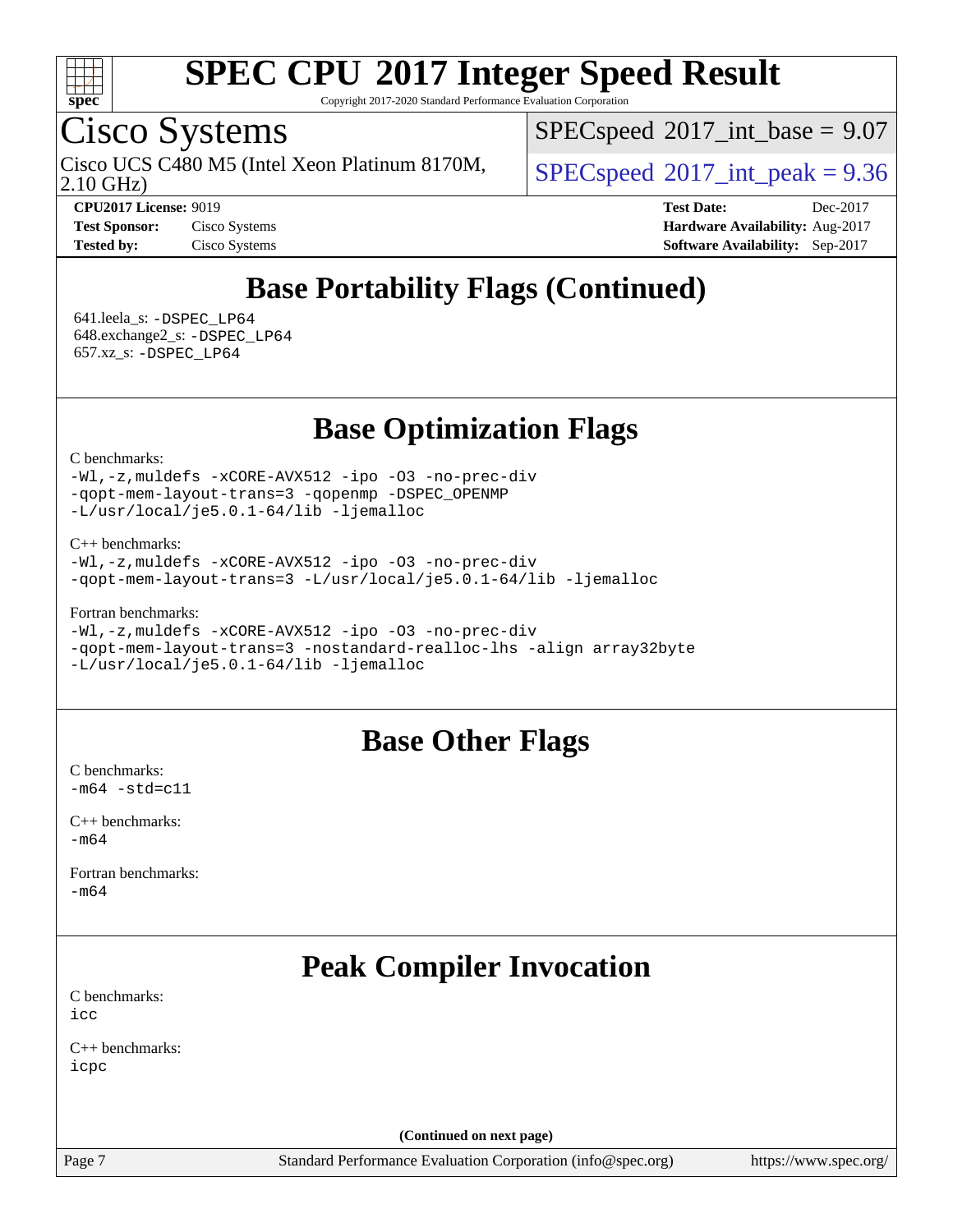

Copyright 2017-2020 Standard Performance Evaluation Corporation

## Cisco Systems

Cisco UCS C480 M5 (Intel Xeon Platinum 8170M,  $\vert$  [SPECspeed](http://www.spec.org/auto/cpu2017/Docs/result-fields.html#SPECspeed2017intpeak)®[2017\\_int\\_peak = 9](http://www.spec.org/auto/cpu2017/Docs/result-fields.html#SPECspeed2017intpeak).36

 $SPECspeed^{\circ}2017\_int\_base = 9.07$  $SPECspeed^{\circ}2017\_int\_base = 9.07$ 

2.10 GHz)

**[CPU2017 License:](http://www.spec.org/auto/cpu2017/Docs/result-fields.html#CPU2017License)** 9019 **[Test Date:](http://www.spec.org/auto/cpu2017/Docs/result-fields.html#TestDate)** Dec-2017 **[Test Sponsor:](http://www.spec.org/auto/cpu2017/Docs/result-fields.html#TestSponsor)** Cisco Systems **[Hardware Availability:](http://www.spec.org/auto/cpu2017/Docs/result-fields.html#HardwareAvailability)** Aug-2017 **[Tested by:](http://www.spec.org/auto/cpu2017/Docs/result-fields.html#Testedby)** Cisco Systems **[Software Availability:](http://www.spec.org/auto/cpu2017/Docs/result-fields.html#SoftwareAvailability)** Sep-2017

## **[Peak Compiler Invocation \(Continued\)](http://www.spec.org/auto/cpu2017/Docs/result-fields.html#PeakCompilerInvocation)**

[Fortran benchmarks](http://www.spec.org/auto/cpu2017/Docs/result-fields.html#Fortranbenchmarks):

[ifort](http://www.spec.org/cpu2017/results/res2017q4/cpu2017-20171128-01154.flags.html#user_FCpeak_intel_ifort_18.0_8111460550e3ca792625aed983ce982f94888b8b503583aa7ba2b8303487b4d8a21a13e7191a45c5fd58ff318f48f9492884d4413fa793fd88dd292cad7027ca)

#### **[Peak Portability Flags](http://www.spec.org/auto/cpu2017/Docs/result-fields.html#PeakPortabilityFlags)**

 600.perlbench\_s: [-DSPEC\\_LP64](http://www.spec.org/cpu2017/results/res2017q4/cpu2017-20171128-01154.flags.html#b600.perlbench_s_peakPORTABILITY_DSPEC_LP64) [-DSPEC\\_LINUX\\_X64](http://www.spec.org/cpu2017/results/res2017q4/cpu2017-20171128-01154.flags.html#b600.perlbench_s_peakCPORTABILITY_DSPEC_LINUX_X64) 602.gcc\_s: [-DSPEC\\_LP64](http://www.spec.org/cpu2017/results/res2017q4/cpu2017-20171128-01154.flags.html#suite_peakPORTABILITY602_gcc_s_DSPEC_LP64) 605.mcf\_s: [-DSPEC\\_LP64](http://www.spec.org/cpu2017/results/res2017q4/cpu2017-20171128-01154.flags.html#suite_peakPORTABILITY605_mcf_s_DSPEC_LP64) 620.omnetpp\_s: [-DSPEC\\_LP64](http://www.spec.org/cpu2017/results/res2017q4/cpu2017-20171128-01154.flags.html#suite_peakPORTABILITY620_omnetpp_s_DSPEC_LP64) 623.xalancbmk\_s: [-D\\_FILE\\_OFFSET\\_BITS=64](http://www.spec.org/cpu2017/results/res2017q4/cpu2017-20171128-01154.flags.html#user_peakPORTABILITY623_xalancbmk_s_file_offset_bits_64_5ae949a99b284ddf4e95728d47cb0843d81b2eb0e18bdfe74bbf0f61d0b064f4bda2f10ea5eb90e1dcab0e84dbc592acfc5018bc955c18609f94ddb8d550002c) [-DSPEC\\_LINUX](http://www.spec.org/cpu2017/results/res2017q4/cpu2017-20171128-01154.flags.html#b623.xalancbmk_s_peakCXXPORTABILITY_DSPEC_LINUX) 625.x264\_s: [-DSPEC\\_LP64](http://www.spec.org/cpu2017/results/res2017q4/cpu2017-20171128-01154.flags.html#suite_peakPORTABILITY625_x264_s_DSPEC_LP64) 631.deepsjeng\_s: [-DSPEC\\_LP64](http://www.spec.org/cpu2017/results/res2017q4/cpu2017-20171128-01154.flags.html#suite_peakPORTABILITY631_deepsjeng_s_DSPEC_LP64) 641.leela\_s: [-DSPEC\\_LP64](http://www.spec.org/cpu2017/results/res2017q4/cpu2017-20171128-01154.flags.html#suite_peakPORTABILITY641_leela_s_DSPEC_LP64) 648.exchange2\_s: [-DSPEC\\_LP64](http://www.spec.org/cpu2017/results/res2017q4/cpu2017-20171128-01154.flags.html#suite_peakPORTABILITY648_exchange2_s_DSPEC_LP64) 657.xz\_s: [-DSPEC\\_LP64](http://www.spec.org/cpu2017/results/res2017q4/cpu2017-20171128-01154.flags.html#suite_peakPORTABILITY657_xz_s_DSPEC_LP64)

#### **[Peak Optimization Flags](http://www.spec.org/auto/cpu2017/Docs/result-fields.html#PeakOptimizationFlags)**

[C benchmarks](http://www.spec.org/auto/cpu2017/Docs/result-fields.html#Cbenchmarks):

```
600.perlbench_s: -W1, -z, muldefs -prof-qen(pass 1)-prof-use(pass 2) -02
-xCORE-AVX512 -qopt-mem-layout-trans=3 -ipo -O3
-no-prec-div -DSPEC_SUPPRESS_OPENMP -qopenmp
-DSPEC_OPENMP -fno-strict-overflow
-L/usr/local/je5.0.1-64/lib -ljemalloc
 602.gcc_s: -Wl,-z,muldefs -prof-gen(pass 1) -prof-use(pass 2) -O2
-xCORE-AVX512 -qopt-mem-layout-trans=3 -ipo -O3
-no-prec-div -DSPEC_SUPPRESS_OPENMP -qopenmp
-DSPEC_OPENMP -L/usr/local/je5.0.1-64/lib -ljemalloc
 605.mcf_s: -Wl,-z,muldefs -prof-gen(pass 1) -prof-use(pass 2) -ipo
-xCORE-AVX512 -O3 -no-prec-div -qopt-mem-layout-trans=3
-DSPEC_SUPPRESS_OPENMP -qopenmp -DSPEC_OPENMP
-L/usr/local/je5.0.1-64/lib -ljemalloc
 625.x264_s: -Wl,-z,muldefs -xCORE-AVX512 -ipo -O3 -no-prec-div
-qopt-mem-layout-trans=3 -qopenmp -DSPEC_OPENMP
-L/usr/local/je5.0.1-64/lib -ljemalloc
 657.xz_s: Same as 602.gcc_s
```
**(Continued on next page)**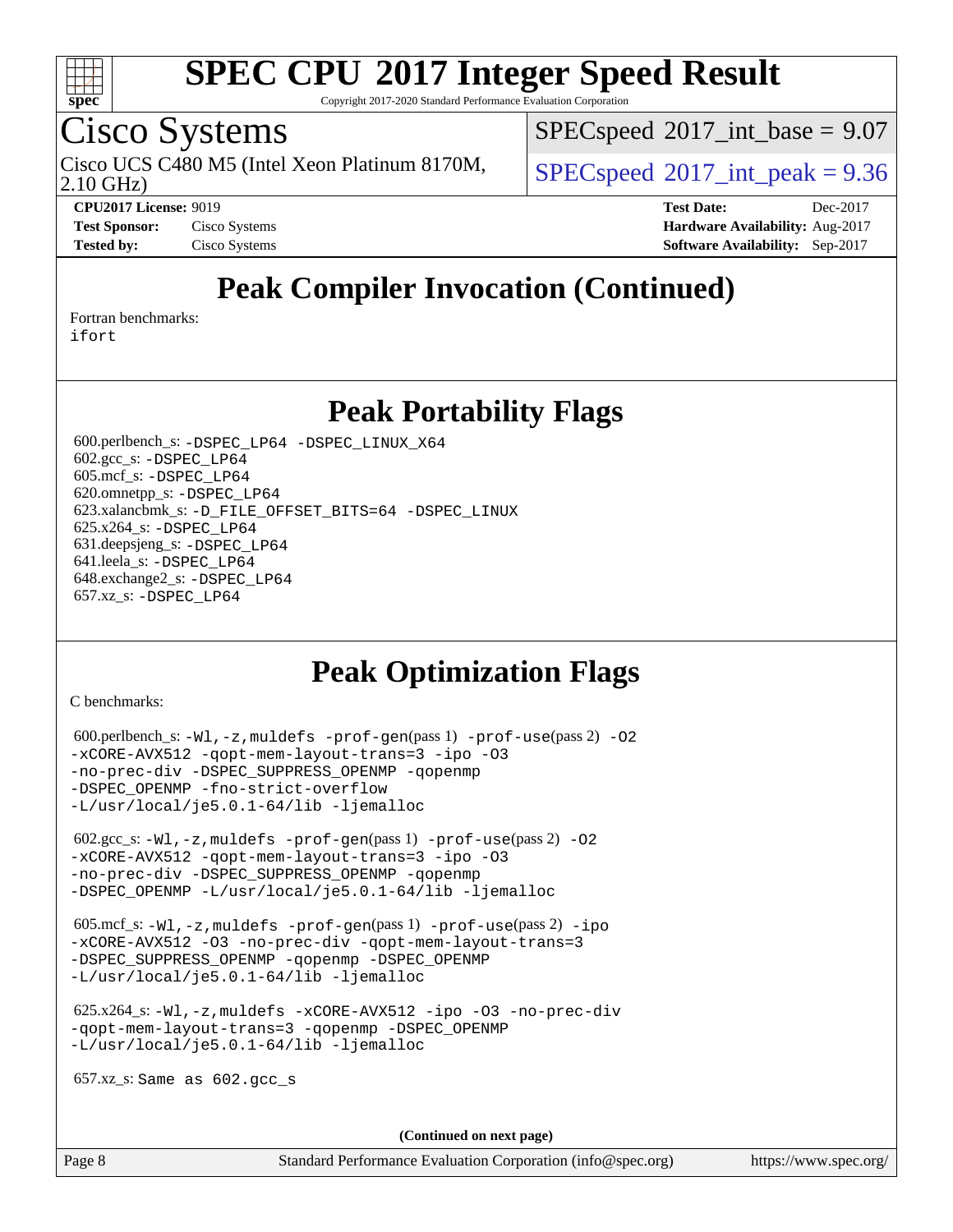

Copyright 2017-2020 Standard Performance Evaluation Corporation

## Cisco Systems

2.10 GHz) Cisco UCS C480 M5 (Intel Xeon Platinum 8170M,  $\vert$  [SPECspeed](http://www.spec.org/auto/cpu2017/Docs/result-fields.html#SPECspeed2017intpeak)®[2017\\_int\\_peak = 9](http://www.spec.org/auto/cpu2017/Docs/result-fields.html#SPECspeed2017intpeak).36

 $SPECspeed^{\circ}2017\_int\_base = 9.07$  $SPECspeed^{\circ}2017\_int\_base = 9.07$ 

**[Test Sponsor:](http://www.spec.org/auto/cpu2017/Docs/result-fields.html#TestSponsor)** Cisco Systems **[Hardware Availability:](http://www.spec.org/auto/cpu2017/Docs/result-fields.html#HardwareAvailability)** Aug-2017

**[CPU2017 License:](http://www.spec.org/auto/cpu2017/Docs/result-fields.html#CPU2017License)** 9019 **[Test Date:](http://www.spec.org/auto/cpu2017/Docs/result-fields.html#TestDate)** Dec-2017 **[Tested by:](http://www.spec.org/auto/cpu2017/Docs/result-fields.html#Testedby)** Cisco Systems **[Software Availability:](http://www.spec.org/auto/cpu2017/Docs/result-fields.html#SoftwareAvailability)** Sep-2017

## **[Peak Optimization Flags \(Continued\)](http://www.spec.org/auto/cpu2017/Docs/result-fields.html#PeakOptimizationFlags)**

[C++ benchmarks:](http://www.spec.org/auto/cpu2017/Docs/result-fields.html#CXXbenchmarks)

 620.omnetpp\_s: [-Wl,-z,muldefs](http://www.spec.org/cpu2017/results/res2017q4/cpu2017-20171128-01154.flags.html#user_peakEXTRA_LDFLAGS620_omnetpp_s_link_force_multiple1_b4cbdb97b34bdee9ceefcfe54f4c8ea74255f0b02a4b23e853cdb0e18eb4525ac79b5a88067c842dd0ee6996c24547a27a4b99331201badda8798ef8a743f577) [-prof-gen](http://www.spec.org/cpu2017/results/res2017q4/cpu2017-20171128-01154.flags.html#user_peakPASS1_CXXFLAGSPASS1_LDFLAGS620_omnetpp_s_prof_gen_5aa4926d6013ddb2a31985c654b3eb18169fc0c6952a63635c234f711e6e63dd76e94ad52365559451ec499a2cdb89e4dc58ba4c67ef54ca681ffbe1461d6b36)(pass 1) [-prof-use](http://www.spec.org/cpu2017/results/res2017q4/cpu2017-20171128-01154.flags.html#user_peakPASS2_CXXFLAGSPASS2_LDFLAGS620_omnetpp_s_prof_use_1a21ceae95f36a2b53c25747139a6c16ca95bd9def2a207b4f0849963b97e94f5260e30a0c64f4bb623698870e679ca08317ef8150905d41bd88c6f78df73f19)(pass 2) [-ipo](http://www.spec.org/cpu2017/results/res2017q4/cpu2017-20171128-01154.flags.html#user_peakPASS1_CXXOPTIMIZEPASS2_CXXOPTIMIZE620_omnetpp_s_f-ipo) [-xCORE-AVX512](http://www.spec.org/cpu2017/results/res2017q4/cpu2017-20171128-01154.flags.html#user_peakPASS2_CXXOPTIMIZE620_omnetpp_s_f-xCORE-AVX512) [-O3](http://www.spec.org/cpu2017/results/res2017q4/cpu2017-20171128-01154.flags.html#user_peakPASS1_CXXOPTIMIZEPASS2_CXXOPTIMIZE620_omnetpp_s_f-O3) [-no-prec-div](http://www.spec.org/cpu2017/results/res2017q4/cpu2017-20171128-01154.flags.html#user_peakPASS1_CXXOPTIMIZEPASS2_CXXOPTIMIZE620_omnetpp_s_f-no-prec-div) [-qopt-mem-layout-trans=3](http://www.spec.org/cpu2017/results/res2017q4/cpu2017-20171128-01154.flags.html#user_peakPASS1_CXXOPTIMIZEPASS2_CXXOPTIMIZE620_omnetpp_s_f-qopt-mem-layout-trans_de80db37974c74b1f0e20d883f0b675c88c3b01e9d123adea9b28688d64333345fb62bc4a798493513fdb68f60282f9a726aa07f478b2f7113531aecce732043) [-DSPEC\\_SUPPRESS\\_OPENMP](http://www.spec.org/cpu2017/results/res2017q4/cpu2017-20171128-01154.flags.html#suite_peakPASS1_CXXOPTIMIZE620_omnetpp_s_DSPEC_SUPPRESS_OPENMP) [-qopenmp](http://www.spec.org/cpu2017/results/res2017q4/cpu2017-20171128-01154.flags.html#user_peakPASS2_CXXOPTIMIZE620_omnetpp_s_qopenmp_16be0c44f24f464004c6784a7acb94aca937f053568ce72f94b139a11c7c168634a55f6653758ddd83bcf7b8463e8028bb0b48b77bcddc6b78d5d95bb1df2967) [-DSPEC\\_OPENMP](http://www.spec.org/cpu2017/results/res2017q4/cpu2017-20171128-01154.flags.html#suite_peakPASS2_CXXOPTIMIZE620_omnetpp_s_DSPEC_OPENMP) [-L/usr/local/je5.0.1-64/lib](http://www.spec.org/cpu2017/results/res2017q4/cpu2017-20171128-01154.flags.html#user_peakEXTRA_LIBS620_omnetpp_s_jemalloc_link_path64_4b10a636b7bce113509b17f3bd0d6226c5fb2346b9178c2d0232c14f04ab830f976640479e5c33dc2bcbbdad86ecfb6634cbbd4418746f06f368b512fced5394) [-ljemalloc](http://www.spec.org/cpu2017/results/res2017q4/cpu2017-20171128-01154.flags.html#user_peakEXTRA_LIBS620_omnetpp_s_jemalloc_link_lib_d1249b907c500fa1c0672f44f562e3d0f79738ae9e3c4a9c376d49f265a04b9c99b167ecedbf6711b3085be911c67ff61f150a17b3472be731631ba4d0471706) 623.xalancbmk\_s: [-L/opt/intel/compilers\\_and\\_libraries\\_2018/linux/lib/ia32](http://www.spec.org/cpu2017/results/res2017q4/cpu2017-20171128-01154.flags.html#user_peakCXXLD623_xalancbmk_s_Enable-32bit-runtime_af243bdb1d79e4c7a4f720bf8275e627de2ecd461de63307bc14cef0633fde3cd7bb2facb32dcc8be9566045fb55d40ce2b72b725f73827aa7833441b71b9343) [-Wl,-z,muldefs](http://www.spec.org/cpu2017/results/res2017q4/cpu2017-20171128-01154.flags.html#user_peakEXTRA_LDFLAGS623_xalancbmk_s_link_force_multiple1_b4cbdb97b34bdee9ceefcfe54f4c8ea74255f0b02a4b23e853cdb0e18eb4525ac79b5a88067c842dd0ee6996c24547a27a4b99331201badda8798ef8a743f577) [-prof-gen](http://www.spec.org/cpu2017/results/res2017q4/cpu2017-20171128-01154.flags.html#user_peakPASS1_CXXFLAGSPASS1_LDFLAGS623_xalancbmk_s_prof_gen_5aa4926d6013ddb2a31985c654b3eb18169fc0c6952a63635c234f711e6e63dd76e94ad52365559451ec499a2cdb89e4dc58ba4c67ef54ca681ffbe1461d6b36)(pass 1) [-prof-use](http://www.spec.org/cpu2017/results/res2017q4/cpu2017-20171128-01154.flags.html#user_peakPASS2_CXXFLAGSPASS2_LDFLAGS623_xalancbmk_s_prof_use_1a21ceae95f36a2b53c25747139a6c16ca95bd9def2a207b4f0849963b97e94f5260e30a0c64f4bb623698870e679ca08317ef8150905d41bd88c6f78df73f19)(pass 2) [-ipo](http://www.spec.org/cpu2017/results/res2017q4/cpu2017-20171128-01154.flags.html#user_peakPASS1_CXXOPTIMIZEPASS2_CXXOPTIMIZE623_xalancbmk_s_f-ipo) [-xCORE-AVX512](http://www.spec.org/cpu2017/results/res2017q4/cpu2017-20171128-01154.flags.html#user_peakPASS2_CXXOPTIMIZE623_xalancbmk_s_f-xCORE-AVX512) [-O3](http://www.spec.org/cpu2017/results/res2017q4/cpu2017-20171128-01154.flags.html#user_peakPASS1_CXXOPTIMIZEPASS2_CXXOPTIMIZE623_xalancbmk_s_f-O3) [-no-prec-div](http://www.spec.org/cpu2017/results/res2017q4/cpu2017-20171128-01154.flags.html#user_peakPASS1_CXXOPTIMIZEPASS2_CXXOPTIMIZE623_xalancbmk_s_f-no-prec-div) [-qopt-mem-layout-trans=3](http://www.spec.org/cpu2017/results/res2017q4/cpu2017-20171128-01154.flags.html#user_peakPASS1_CXXOPTIMIZEPASS2_CXXOPTIMIZE623_xalancbmk_s_f-qopt-mem-layout-trans_de80db37974c74b1f0e20d883f0b675c88c3b01e9d123adea9b28688d64333345fb62bc4a798493513fdb68f60282f9a726aa07f478b2f7113531aecce732043) [-DSPEC\\_SUPPRESS\\_OPENMP](http://www.spec.org/cpu2017/results/res2017q4/cpu2017-20171128-01154.flags.html#suite_peakPASS1_CXXOPTIMIZE623_xalancbmk_s_DSPEC_SUPPRESS_OPENMP) [-qopenmp](http://www.spec.org/cpu2017/results/res2017q4/cpu2017-20171128-01154.flags.html#user_peakPASS2_CXXOPTIMIZE623_xalancbmk_s_qopenmp_16be0c44f24f464004c6784a7acb94aca937f053568ce72f94b139a11c7c168634a55f6653758ddd83bcf7b8463e8028bb0b48b77bcddc6b78d5d95bb1df2967) [-DSPEC\\_OPENMP](http://www.spec.org/cpu2017/results/res2017q4/cpu2017-20171128-01154.flags.html#suite_peakPASS2_CXXOPTIMIZE623_xalancbmk_s_DSPEC_OPENMP) [-L/usr/local/je5.0.1-32/lib](http://www.spec.org/cpu2017/results/res2017q4/cpu2017-20171128-01154.flags.html#user_peakEXTRA_LIBS623_xalancbmk_s_jemalloc_link_path32_e29f22e8e6c17053bbc6a0971f5a9c01a601a06bb1a59df2084b77a2fe0a2995b64fd4256feaeea39eeba3aae142e96e2b2b0a28974019c0c0c88139a84f900a) [-ljemalloc](http://www.spec.org/cpu2017/results/res2017q4/cpu2017-20171128-01154.flags.html#user_peakEXTRA_LIBS623_xalancbmk_s_jemalloc_link_lib_d1249b907c500fa1c0672f44f562e3d0f79738ae9e3c4a9c376d49f265a04b9c99b167ecedbf6711b3085be911c67ff61f150a17b3472be731631ba4d0471706) 631.deepsjeng\_s: Same as 620.omnetpp\_s 641.leela\_s: Same as 620.omnetpp\_s [Fortran benchmarks](http://www.spec.org/auto/cpu2017/Docs/result-fields.html#Fortranbenchmarks): [-Wl,-z,muldefs](http://www.spec.org/cpu2017/results/res2017q4/cpu2017-20171128-01154.flags.html#user_FCpeak_link_force_multiple1_b4cbdb97b34bdee9ceefcfe54f4c8ea74255f0b02a4b23e853cdb0e18eb4525ac79b5a88067c842dd0ee6996c24547a27a4b99331201badda8798ef8a743f577) [-xCORE-AVX512](http://www.spec.org/cpu2017/results/res2017q4/cpu2017-20171128-01154.flags.html#user_FCpeak_f-xCORE-AVX512) [-ipo](http://www.spec.org/cpu2017/results/res2017q4/cpu2017-20171128-01154.flags.html#user_FCpeak_f-ipo) [-O3](http://www.spec.org/cpu2017/results/res2017q4/cpu2017-20171128-01154.flags.html#user_FCpeak_f-O3) [-no-prec-div](http://www.spec.org/cpu2017/results/res2017q4/cpu2017-20171128-01154.flags.html#user_FCpeak_f-no-prec-div) [-qopt-mem-layout-trans=3](http://www.spec.org/cpu2017/results/res2017q4/cpu2017-20171128-01154.flags.html#user_FCpeak_f-qopt-mem-layout-trans_de80db37974c74b1f0e20d883f0b675c88c3b01e9d123adea9b28688d64333345fb62bc4a798493513fdb68f60282f9a726aa07f478b2f7113531aecce732043) [-nostandard-realloc-lhs](http://www.spec.org/cpu2017/results/res2017q4/cpu2017-20171128-01154.flags.html#user_FCpeak_f_2003_std_realloc_82b4557e90729c0f113870c07e44d33d6f5a304b4f63d4c15d2d0f1fab99f5daaed73bdb9275d9ae411527f28b936061aa8b9c8f2d63842963b95c9dd6426b8a) [-align array32byte](http://www.spec.org/cpu2017/results/res2017q4/cpu2017-20171128-01154.flags.html#user_FCpeak_align_array32byte_b982fe038af199962ba9a80c053b8342c548c85b40b8e86eb3cc33dee0d7986a4af373ac2d51c3f7cf710a18d62fdce2948f201cd044323541f22fc0fffc51b6) [-L/usr/local/je5.0.1-64/lib](http://www.spec.org/cpu2017/results/res2017q4/cpu2017-20171128-01154.flags.html#user_FCpeak_jemalloc_link_path64_4b10a636b7bce113509b17f3bd0d6226c5fb2346b9178c2d0232c14f04ab830f976640479e5c33dc2bcbbdad86ecfb6634cbbd4418746f06f368b512fced5394) [-ljemalloc](http://www.spec.org/cpu2017/results/res2017q4/cpu2017-20171128-01154.flags.html#user_FCpeak_jemalloc_link_lib_d1249b907c500fa1c0672f44f562e3d0f79738ae9e3c4a9c376d49f265a04b9c99b167ecedbf6711b3085be911c67ff61f150a17b3472be731631ba4d0471706)

#### **[Peak Other Flags](http://www.spec.org/auto/cpu2017/Docs/result-fields.html#PeakOtherFlags)**

[C benchmarks](http://www.spec.org/auto/cpu2017/Docs/result-fields.html#Cbenchmarks):  $-m64 - std= c11$  $-m64 - std= c11$ 

[C++ benchmarks \(except as noted below\):](http://www.spec.org/auto/cpu2017/Docs/result-fields.html#CXXbenchmarksexceptasnotedbelow) [-m64](http://www.spec.org/cpu2017/results/res2017q4/cpu2017-20171128-01154.flags.html#user_CXXpeak_intel_intel64_18.0_af43caccfc8ded86e7699f2159af6efc7655f51387b94da716254467f3c01020a5059329e2569e4053f409e7c9202a7efc638f7a6d1ffb3f52dea4a3e31d82ab)

623.xalancbmk\_s: [-m32](http://www.spec.org/cpu2017/results/res2017q4/cpu2017-20171128-01154.flags.html#user_peakCXXLD623_xalancbmk_s_intel_ia32_18.0_2666f1173eb60787016b673bfe1358e27016ef7649ea4884b7bc6187fd89dc221d14632e22638cde1c647a518de97358ab15d4ad098ee4e19a8b28d0c25e14bf)

[Fortran benchmarks](http://www.spec.org/auto/cpu2017/Docs/result-fields.html#Fortranbenchmarks): [-m64](http://www.spec.org/cpu2017/results/res2017q4/cpu2017-20171128-01154.flags.html#user_FCpeak_intel_intel64_18.0_af43caccfc8ded86e7699f2159af6efc7655f51387b94da716254467f3c01020a5059329e2569e4053f409e7c9202a7efc638f7a6d1ffb3f52dea4a3e31d82ab)

[The flags files that were used to format this result can be browsed at](tmsearch)

<http://www.spec.org/cpu2017/flags/Intel-ic18.0-official-linux64.html> <http://www.spec.org/cpu2017/flags/Cisco-Platform-Settings-V1.2-revH.html>

[You can also download the XML flags sources by saving the following links:](tmsearch)

<http://www.spec.org/cpu2017/flags/Intel-ic18.0-official-linux64.xml> <http://www.spec.org/cpu2017/flags/Cisco-Platform-Settings-V1.2-revH.xml>